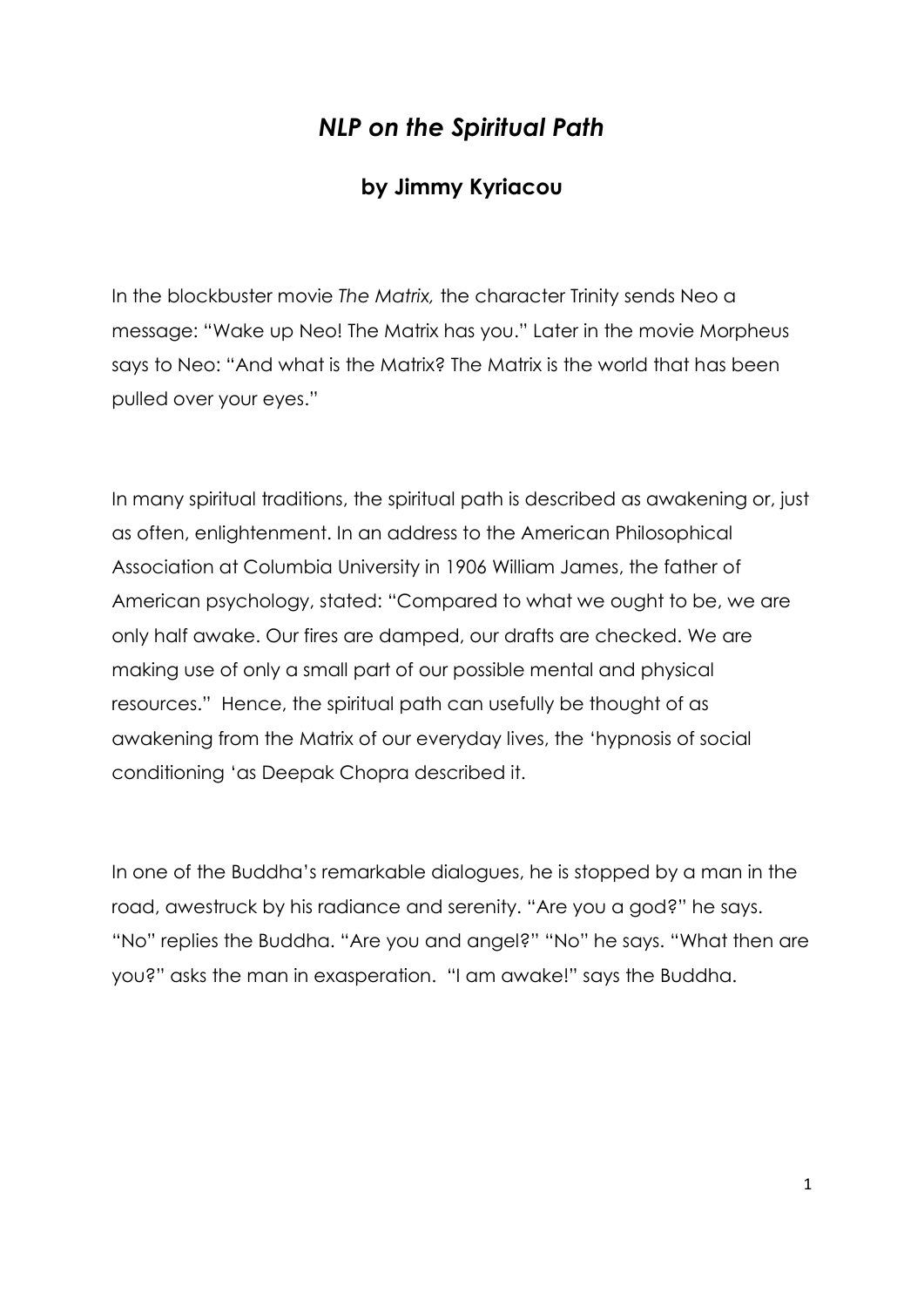How then can *Neuro-Linguistic Programming (NLP)* help us to awaken? NLP was developed in the 1970"s by two great thinkers at the University of California in Santa Cruz, viz. John Grinder, a Professor of Linguistics, and Richard Bandler, a mathematician and Gestalt therapist. NLP is an integration of the field of cognitive psychology, computer science and linguistics, with many powerful applications in fields as diverse as therapy, coaching, business and sales, sports and, of course, spirituality. The reason why NLP can do this is that it is a powerful model of how the brain ("hardware") and the mind ("software") interact and communicate and allow us to create changes in our individual lives as well as with others. By enabling us to better understand our language, behaviour and mental models, NLP can be a powerful aid on the spiritual path.

NLP is made up of a collection of Principles, Models and Techniques. NLP Practitioners learn to apply these tools through a comprehensive Certification process. For example, one of the Principles of NLP is the expression *The Map is*  not the Territory. Our thoughts and ideas are our maps; the reality is the *territory.* First coined by the remarkable Polish philosopher, Count Alfred Korzybski, in 1933, this metaphor is an important reminder to us all that our ideas, opinions, beliefs and assumptions about the world are similar to the relationship between the map and the territory, or the menu and the meal. If we confuse the description for the reality we run the risk of becoming dogmatic and intolerant, thinking that we have found the "one right answer". Instead, NLP reminds us that all of our ideas, even our most cherished ones, are still only a map, and that the territory, (ultimate reality or Spirit), is always, as Zen reminds us, "beyond words." Hence "ultimate truth" is to be found in the silence, in the "power of now" as Eckhart Tolle describes it.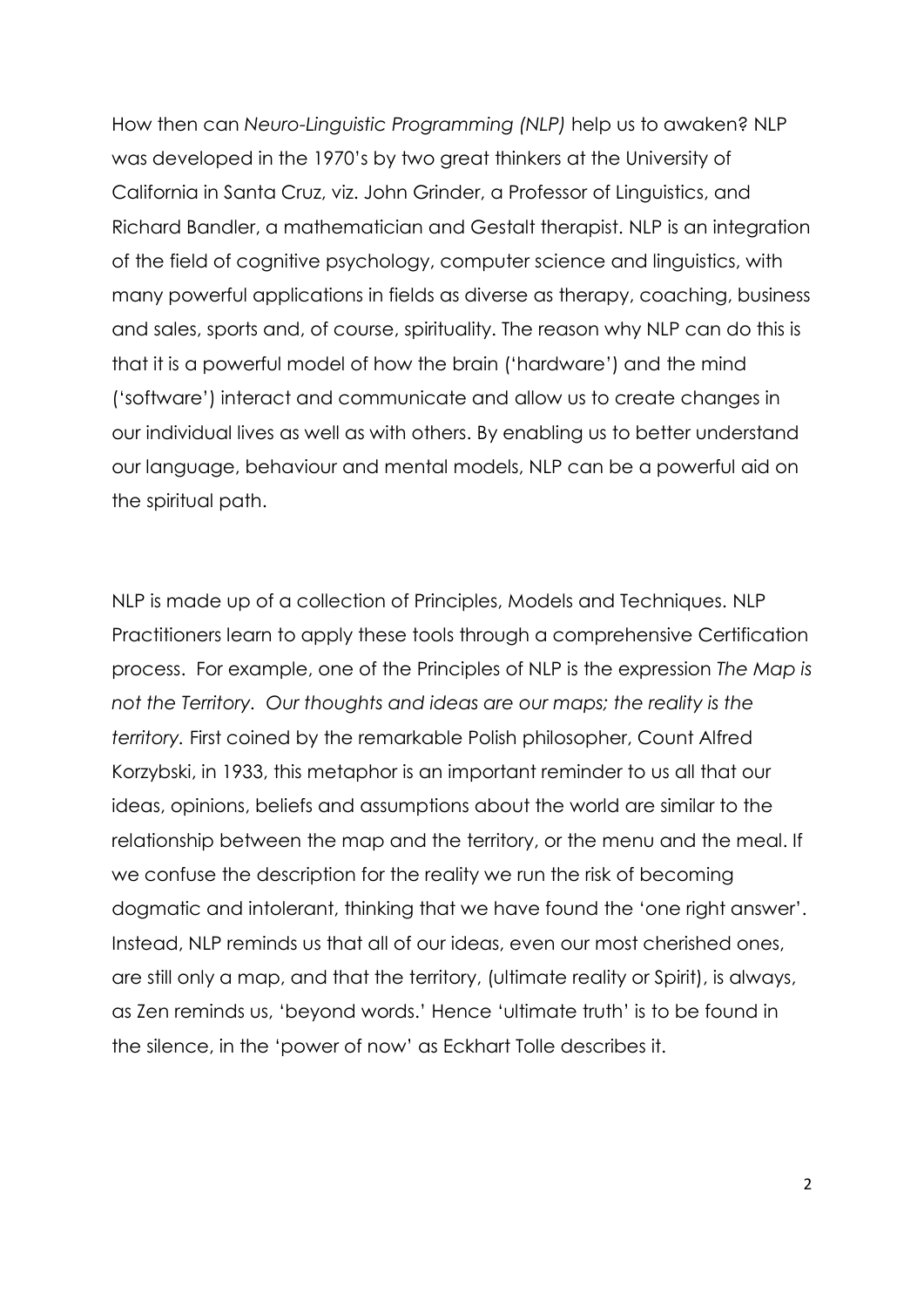What then is the role of language, both on the spiritual path and in our day to day experience? In the mystical traditions, both east and west, language is rightly regarded with some suspicion. While wonderful for everyday practical purposes such as "Can you pass the butter please?" students are cautioned not to get trapped by wordiness, but to go beyond, to the actual experience. Nonetheless, many verbal teachings or scriptures are regarded as "*skilful means*", useful tools to assist us on the spiritual path, provided we are careful to remember that "*The Map is not the Territory*". In the words of another great thinker, Winston Churchill: "Language is a wonderful servant, *and* a poor master."

The philosopher Ken Wilber has been described as the foremost thinker on the planet today; the *Einstein of Consciousness*. His genius lies in his incredible ability to synthesise a vast range of teachings, east and west, ancient and modern, into a breathtaking spiritual vision in which NLP can play a small but important role. I cannot do justice to the scope of Wilber"s thinking in this short article. A useful introduction to his work is in the recently published book *The*  **Integral Vision.** Basically however, one can begin to approach his work by thinking that, just as in the material world there are three dimensions of length, width and breadth, so to in the world of *being* there are three dimensions of **I, we and it/its.** In other words, any conscious experience can be approached from multiple perspectives – from the perspective of the individual self, the community of which he or she is a part, and the physical dimension they belong to. Think about it in the following way: every language that we know of has three perspectives or "persons" in its grammar; 1st person **I**, 2nd person **you/we** and 3rd person **it/its**. While this seems obvious and almost trivial, approaching any issue from these perspectives creates a depth of meaning and understanding that one would not otherwise have.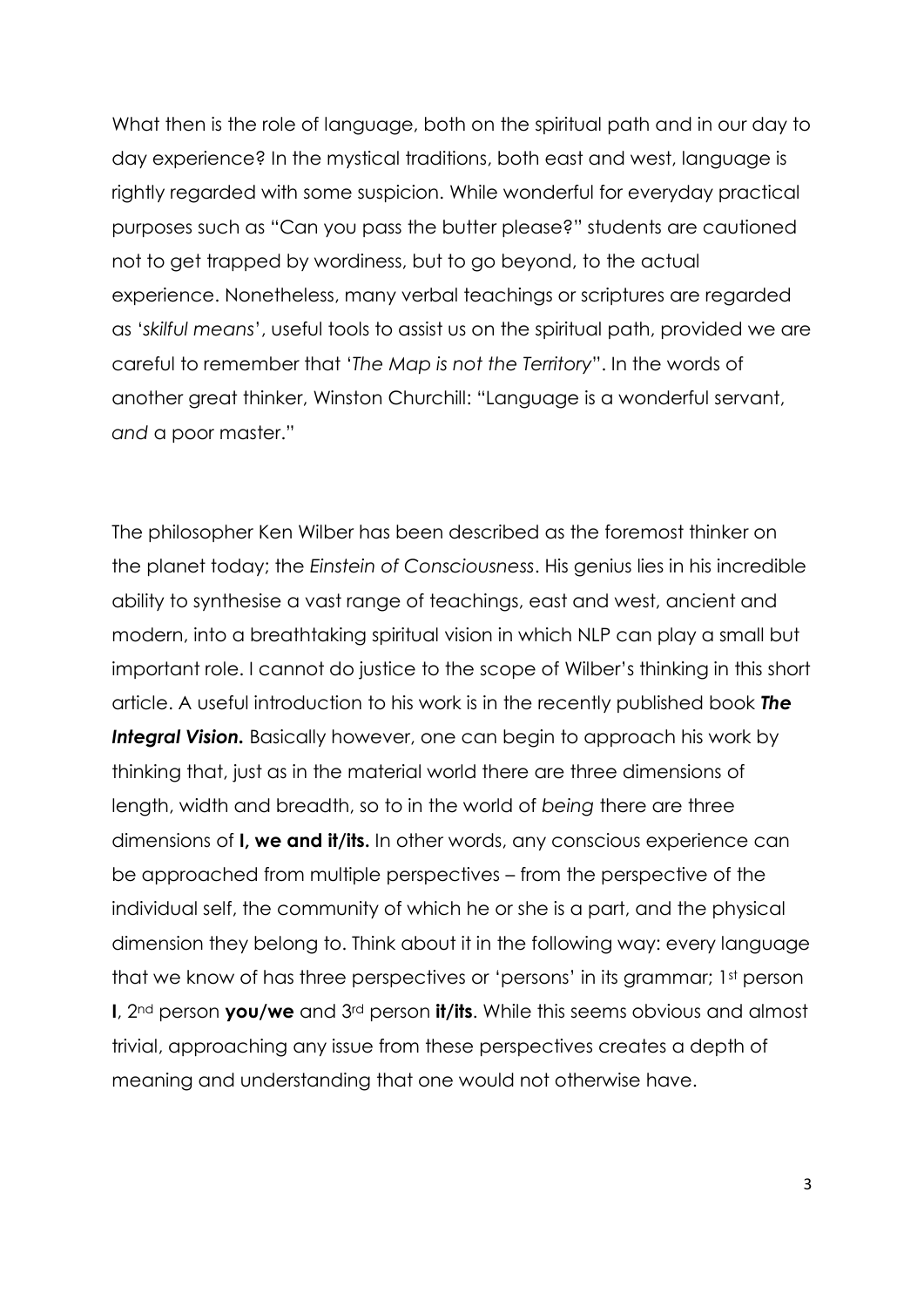NLP can play an important role in empowering individuals with understanding and techniques that allow them to change their experience of reality by consciously changing their perspective.

The NLP Process called *1st, 2nd and 3rd Position*, while it predates Wilber"s model, is in fact totally consistent with it. Here is a small exercise you can try to experience this for yourself. You may record it and then play it back or have someone read it out loud for you. Or you may even read it to yourself as many times as you need in order to remember the steps:

- 1. Begin by thinking of another person that you would like to understand better. This can be someone that you have had some *minor* difficulty with, or someone with whom you already have a great relationship and you would like to enrich it even more.
- 2. Imagine that person sitting or standing in front of you. See them, imagine their posture, what they are wearing; hear them, notice their tone and tempo of voice, the volume; what they are saying and notice how you feel about them from your own perspective, your 1st Position. Notice any thoughts and images that may arise in you.
- 3. Now go over to their position and imagine "*becoming them'.* Step fully into their shoes, sit (or stand) the way they would and imagine having their thoughts and feelings. Trust your intuition to give you useful information. Look back at yourself; see and hear yourself through their eyes. Notice how you must look and sound to the other person. After a few minutes of this, step out of this position and go to a 3rd Position where you can imagine seeing both parties from the perspective of a detached but friendly Observer, This is the Witness perspective. There is no blame or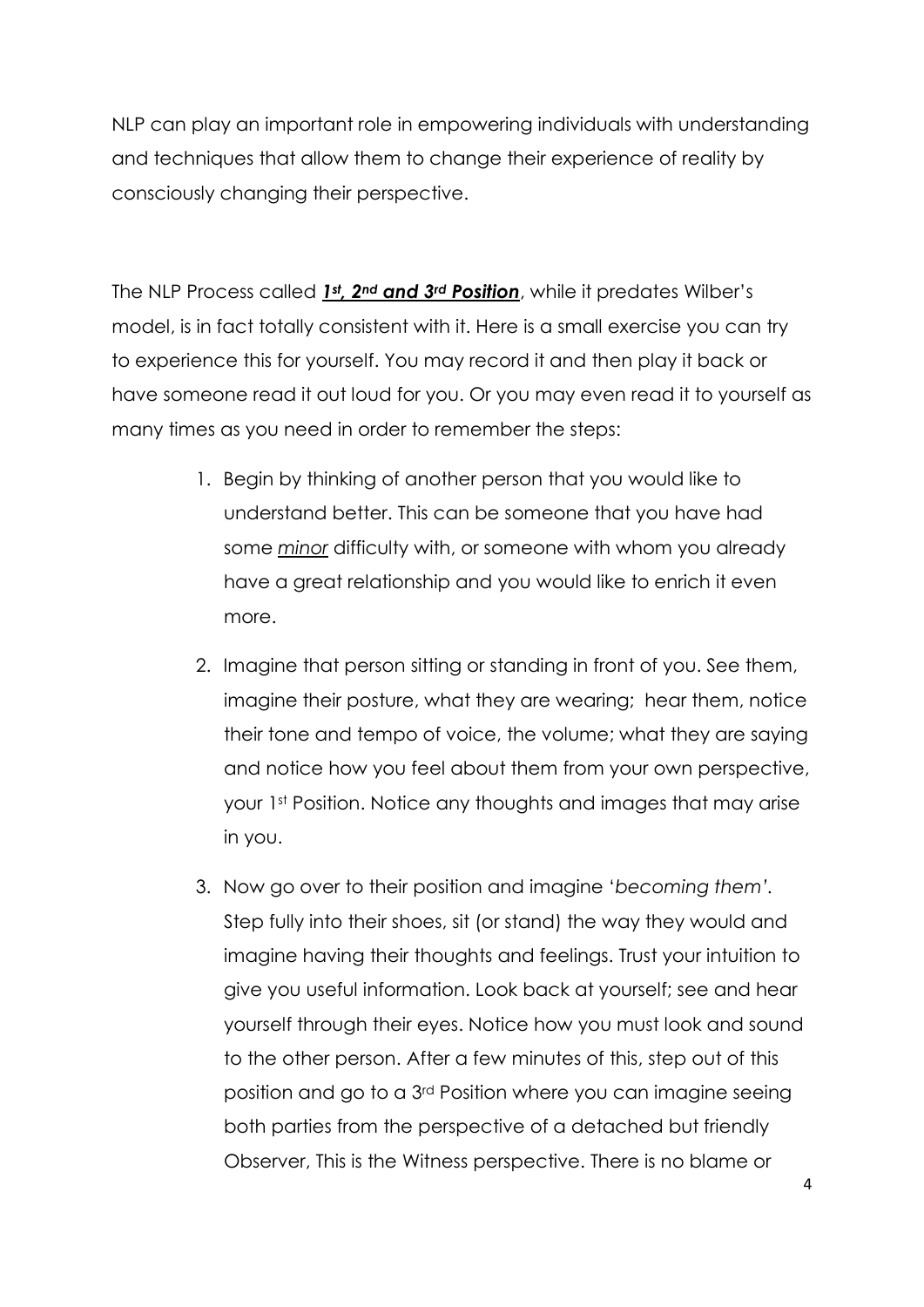judgment in this position, only a fairness and curiosity. Bring with you the knowledge gained in 1st and 2<sup>nd</sup> Position. What do you notice in 3rd Position that neither of the two parties recognises in their position? Make a mental note of the learning and bring that with you back into the 1<sup>st</sup> Position – the place you originally started from. Allow it to settle in you.

4. Now think about what you"ve discovered. How is this good for you and the other person? Think about the next time you are likely to see this person again and imagine relating to them with the compassion and wisdom you experienced during this process.

For further information on NLP or Ken Wilber"s *Integral Vision* contact Jimmy Kyriacou on 082 570 4483 or email [jimmy@inlp.co.za](mailto:jimmy@inlp.co.za)